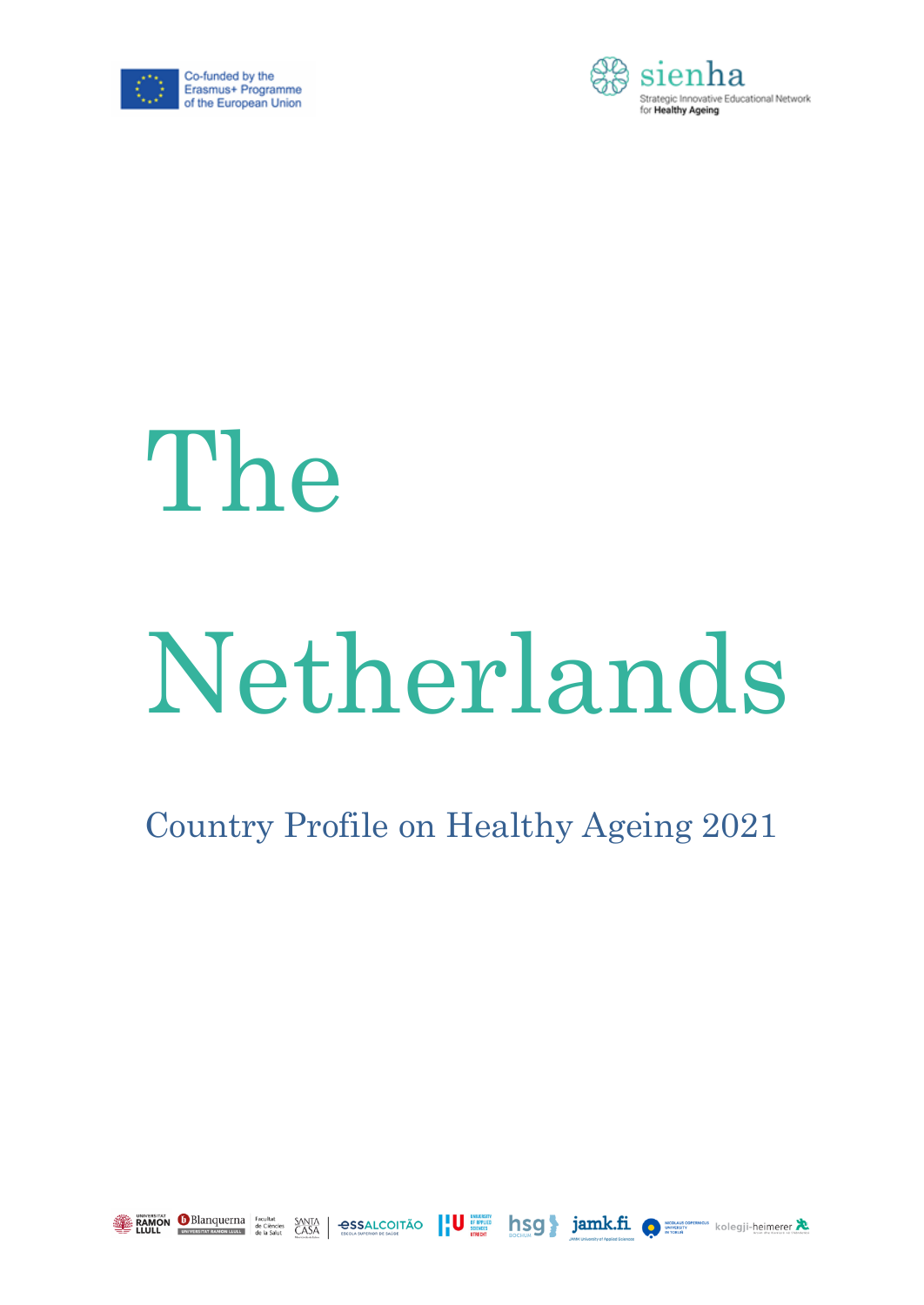



#### **Authors**

Lucinda de Graaf, Msc, University of Applied Sciences Utrecht The Netherlands, SIENHA Project Researcher

Jasmin Pekaric, MPT, University of Applied Sciences Utrecht The Netherlands, SIENHA Project Manager

This project has been funded with support from the European Commission. This publication reflects the views only its authors, and the European Union cannot be held responsible for any use which may be made of the information contained therein.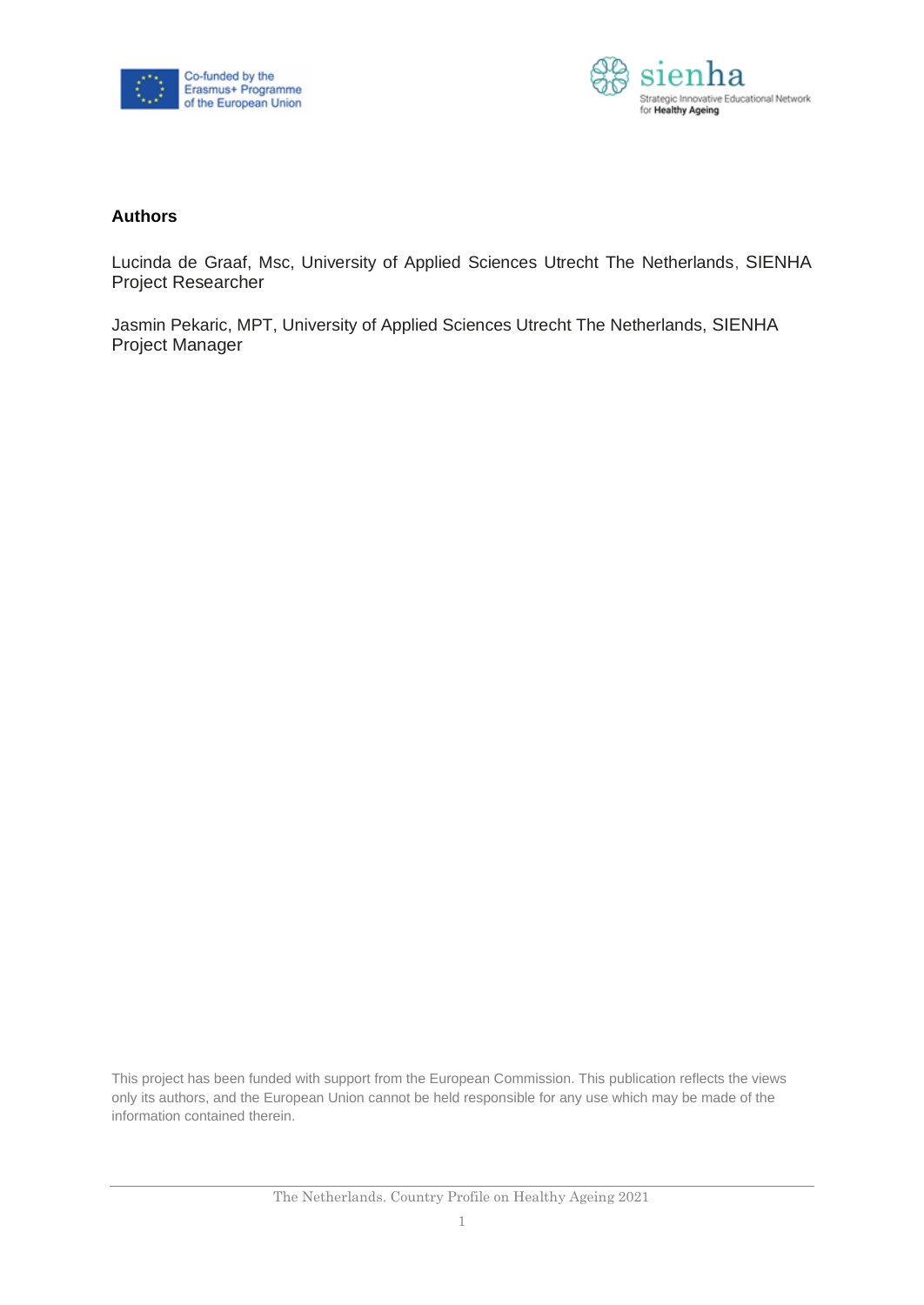



## Country profiles series

SIENHA is a European research project carried out by different universities whose aim is to support healthy ageing among European countries through the competence development of social and healthcare professionals.

Country Profiles provide an overview of the SIENHA project based on each partner country's situation regarding healthy ageing including demographics and epidemiology, health status, health system and population needs. These profiles aim to provide context and highlight specific needs of each partner with the subsequent purpose of translating these results into future competences

| Content                                  |                |
|------------------------------------------|----------------|
| 1. Demographic and socioeconomic context | 3              |
| 2. Health status                         | $\overline{5}$ |
| 3. Health system                         | 9              |
| 4. Key findings and population needs     | 16             |
| <b>Sources</b>                           | 17             |
|                                          |                |

The data and information in these Country Profiles are based, mainly, on European official statistics provided to Eurostat and the OECD, and Global Health Data Exchange to ensure data comparability. This information has been complemented by the National Statistics Institutes of each country.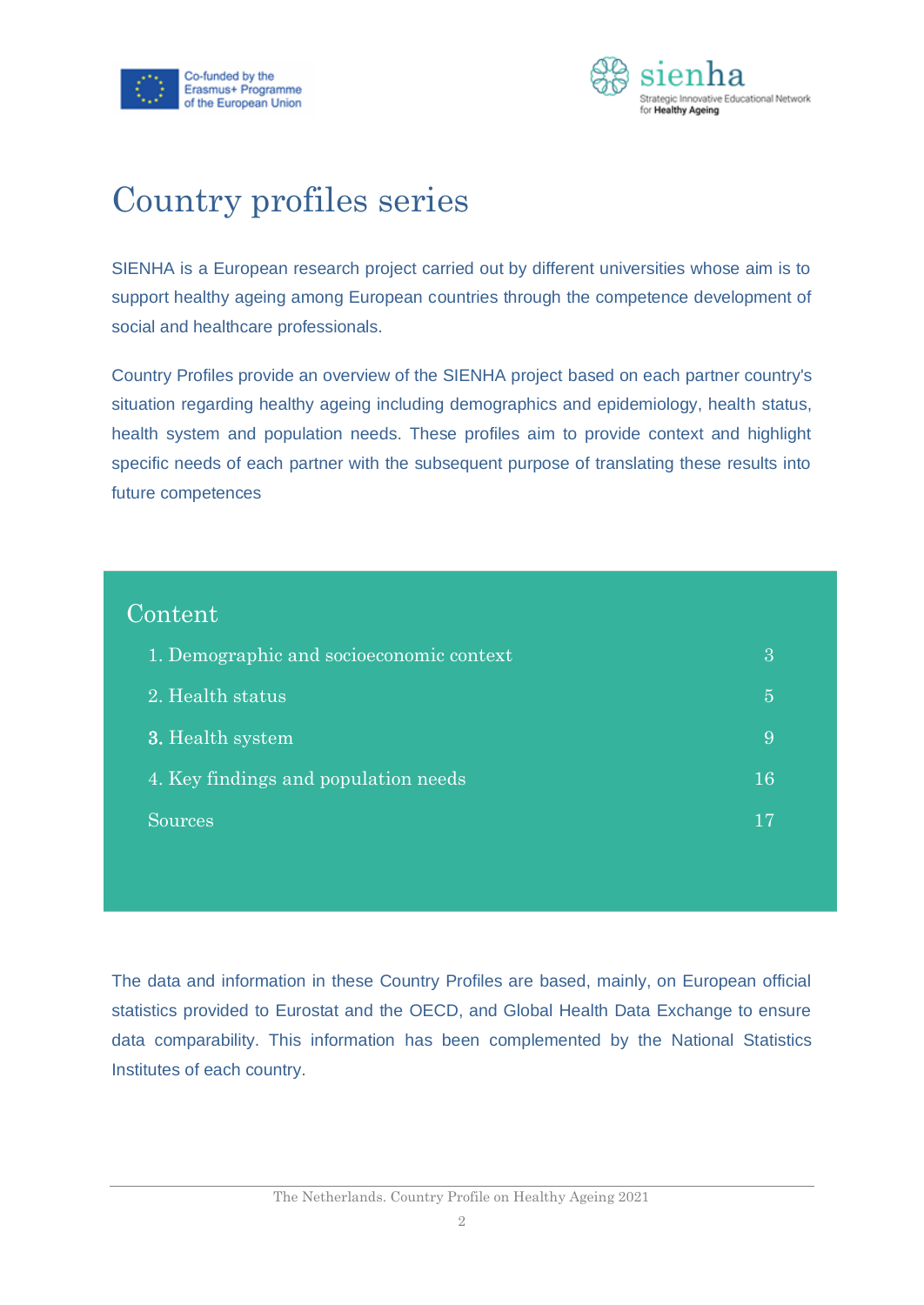



# <span id="page-3-0"></span>1. Demographic and socioeconomic context

The population in the Netherlands increased during 2020 and stood at 17,408,000 inhabitants as of January 1, 2021.

The distribution of the population by age group and sex can be seen in Figure 1 and 2.

Within the Netherlands, crude birth rate (total per 1,000 inhabitants) was 9.7 and fertility rate in 2019 was 1.57 live births per woman.

#### The Dutch have an ageing population

Life expectancy at birth was 80.6 years (male) and 83.7 years (female) in 2019. Up from an average of 78.2 years in 2000 and above the EU average, although women are below the EU average.



Figure 1. Population pyramid in The Netherlands in 2018 and its projection for 2030



Figure 2. Population in The Netherlands since 1950, divided by age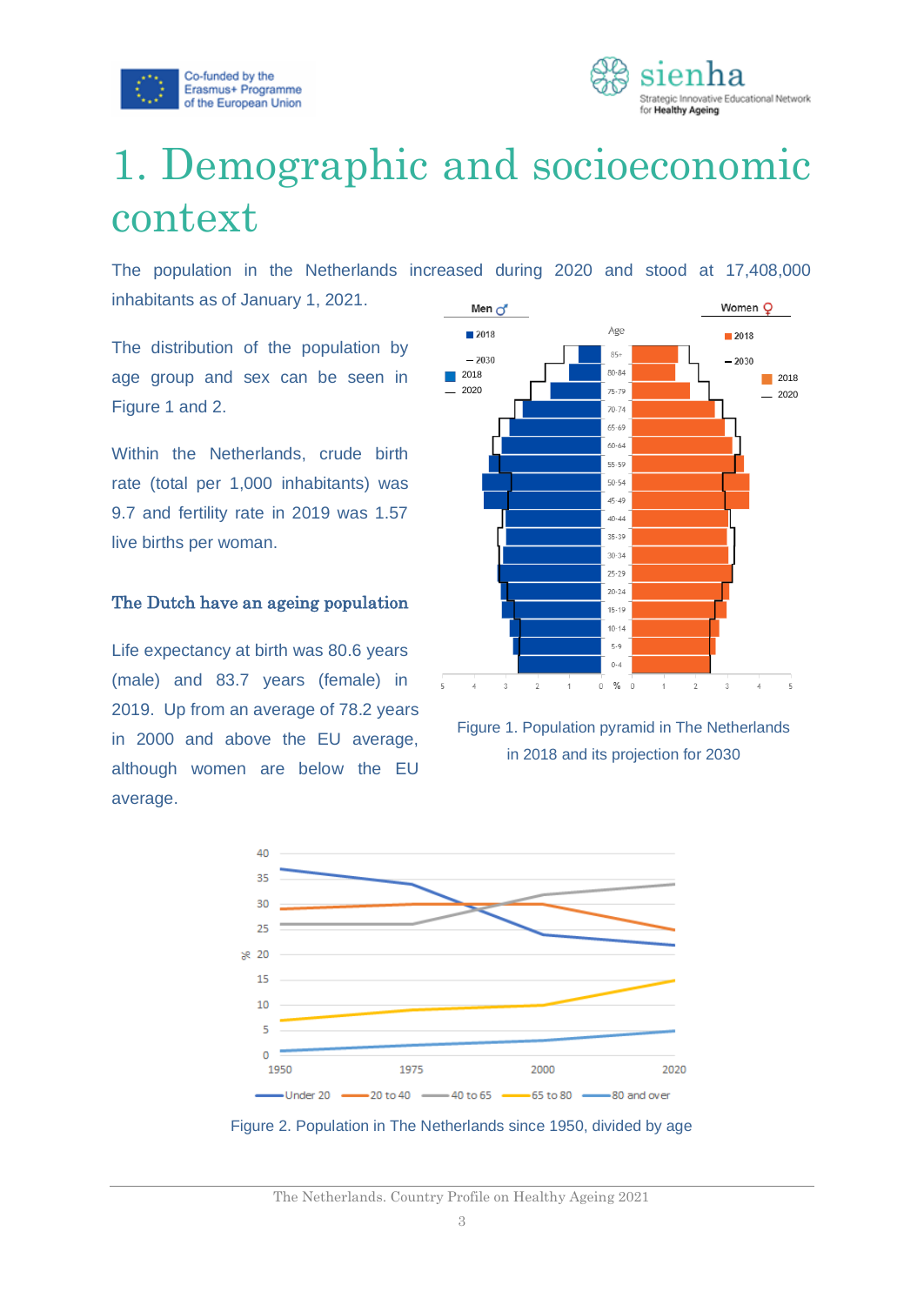



| Adjusted gross household disposable income (2017)                    | 28,800€ |
|----------------------------------------------------------------------|---------|
| Unemployment rate of persons aged 15-74 in de labour force<br>(2019) | 3,4%    |
| Degree of urbanization (2019)                                        | 91.88%  |

Table 1. Socioeconomic characteristics



Figure 3. Average annual real disposable income of households in The Netherlands in 2017, by household type (in 1,000 euros)

#### Education distribution across men and women in the Netherlands

Proportion of population from 25 to 64 years divided up into three classes of educational attainment (low, middle, and high education) in 2019 in the Netherlands. Attainment profiles are based on highest completed specified level of education. 20.6% of men and 21.9% of women have not completed primary education, whereas 41.5% of men and 39.7% of women have upper secondary, post-secondary non-tertiary and tertiary education. 36% of men and 36.7% of women have tertiary education.







21,3% Less than primary, primary and lower education (levels 0-2)

40,6% Upper secondary, post-secondary non-tertiary (levels 3-4)

36,4% Tertiary education (level 5-8)

#### Figure 4. Percentage of population who have completed the respective levels of education 2020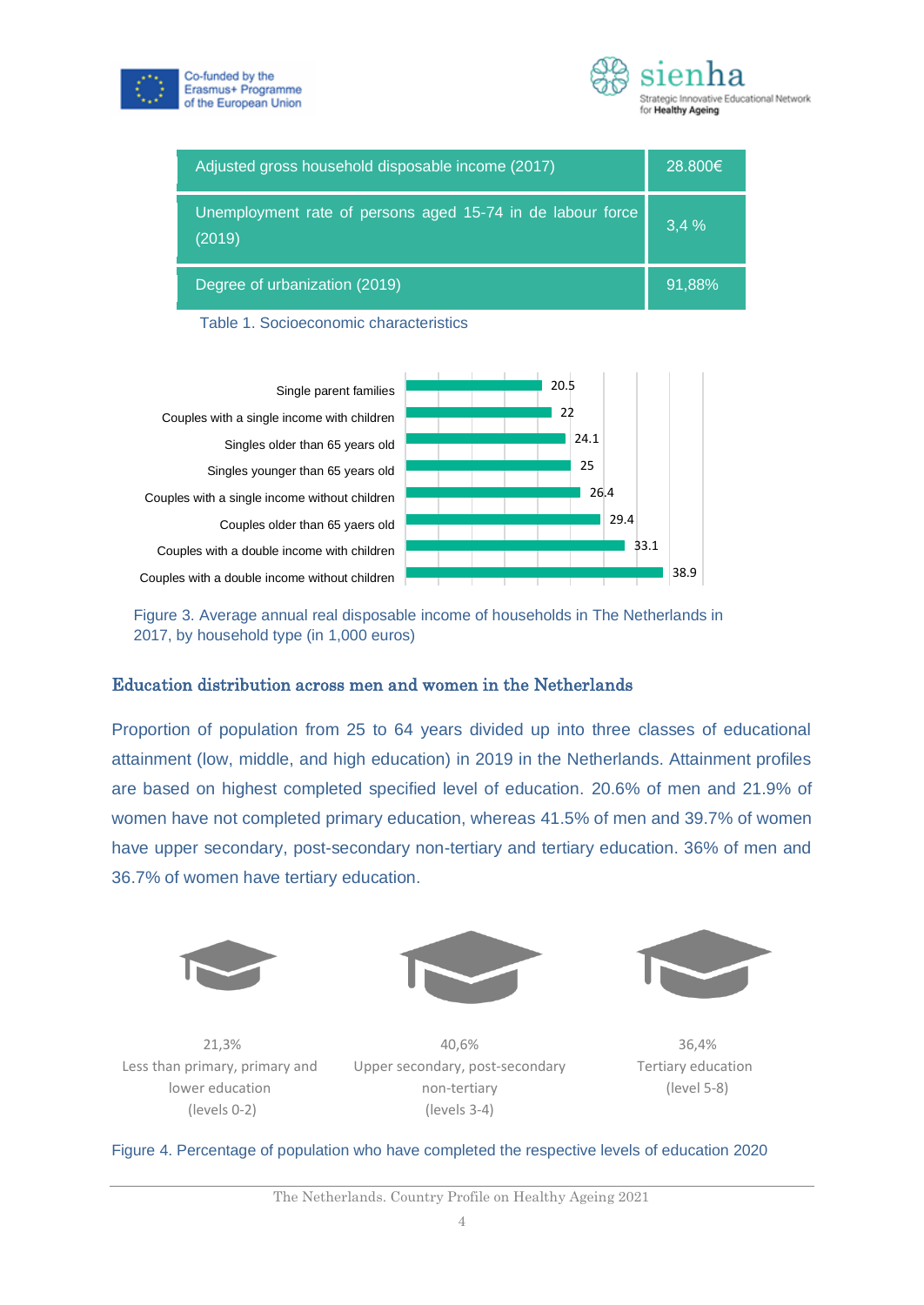



## <span id="page-5-0"></span>2. Health status

#### Self-rated health by age and sex

The Dutch tend to rate their general health fairly high, with only 5% perceiving their health as poor or very poor (the fourth lowest proportion in the EU). However, this differs according to socioeconomic factors such as income, with only 2% of those in the highest income quintile describing their health as poor, compared to 10% in the lowest income quintile country.





#### Main causes of death by age and sex

Increases in life expectancy are mainly the result of a consistent reduction of premature deaths from cardiovascular diseases (CVD), resulting in one of the lowest overall rates in Europe. Indeed, for men, cancer has now become the main cause of death in the Netherlands while, for women, cancer and CVD as a cause of death are about the same level (see figure 6).



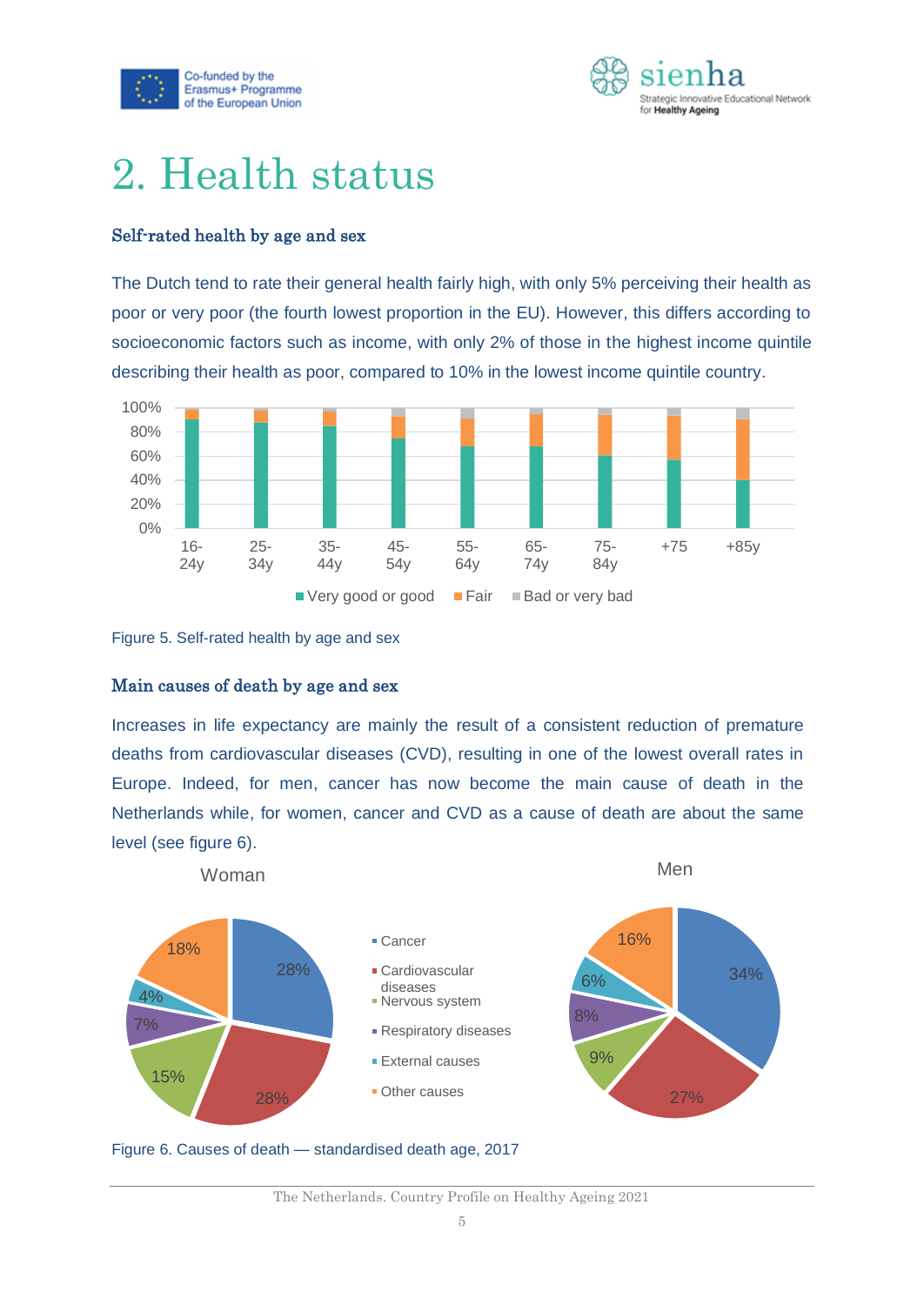



Still, there were over 5 000 deaths from these conditions in 2013 in people under 75 years of age. For both men and women combined, Alzheimer's and other dementias have become the second cause of deaths, after other heart diseases and before lung cancer (see figure



Figure 7. Ranking and evolution of the main causes of death between 2000 and 2014.

#### Main causes of burden of disease

Based on self-reported data from the European Health Interview Survey (EHIS), one in six people in the Netherlands live with hypertension, one in twelve with chronic depression and one in eighteen with asthma. People with the lowest level of education are nearly three times as likely to live with diabetes and 35% more likely to live with asthma as those with the highest level of education.



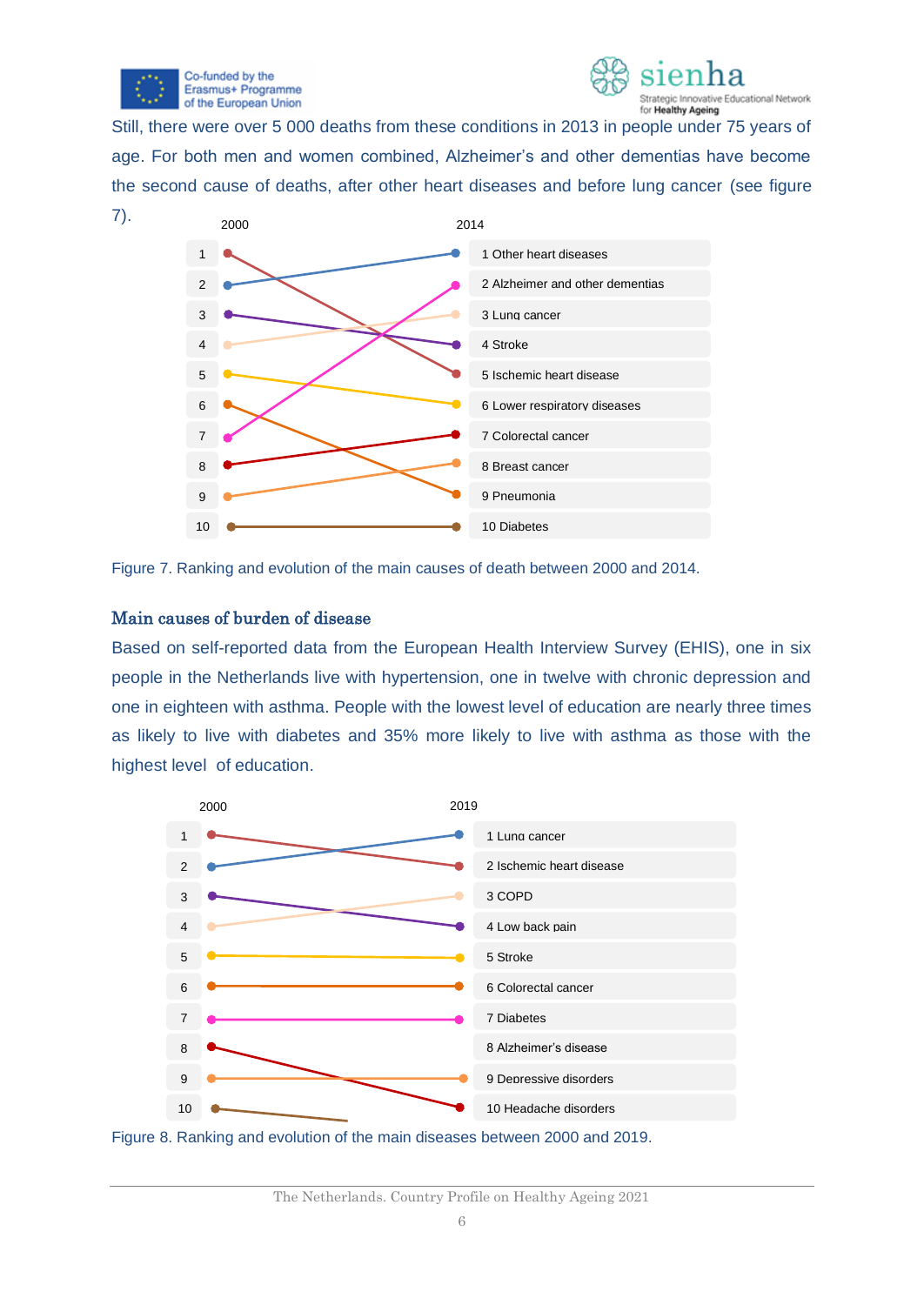



### Situation of main risk factors: physical activity, sedentary lifestyle, tobacco, alcohol, dietary habits, hypertension, and any other relevant to the country.

The good health status of the Dutch population is linked to a range of determinants. Data from IHME suggests that more than a quarter (26%) of the overall burden of disease in the Netherlands in 2015 (measured in terms of DALYs) is linked to behavioural risk factors – including smoking, poor diet, low physical activity, and alcohol use. Of risky behaviours in the Netherlands, smoking and dietary factors contribute the most to poor health, the latter by impacting on overweight and obesity (See figure 9).













Figure 9. Risk factors divided by age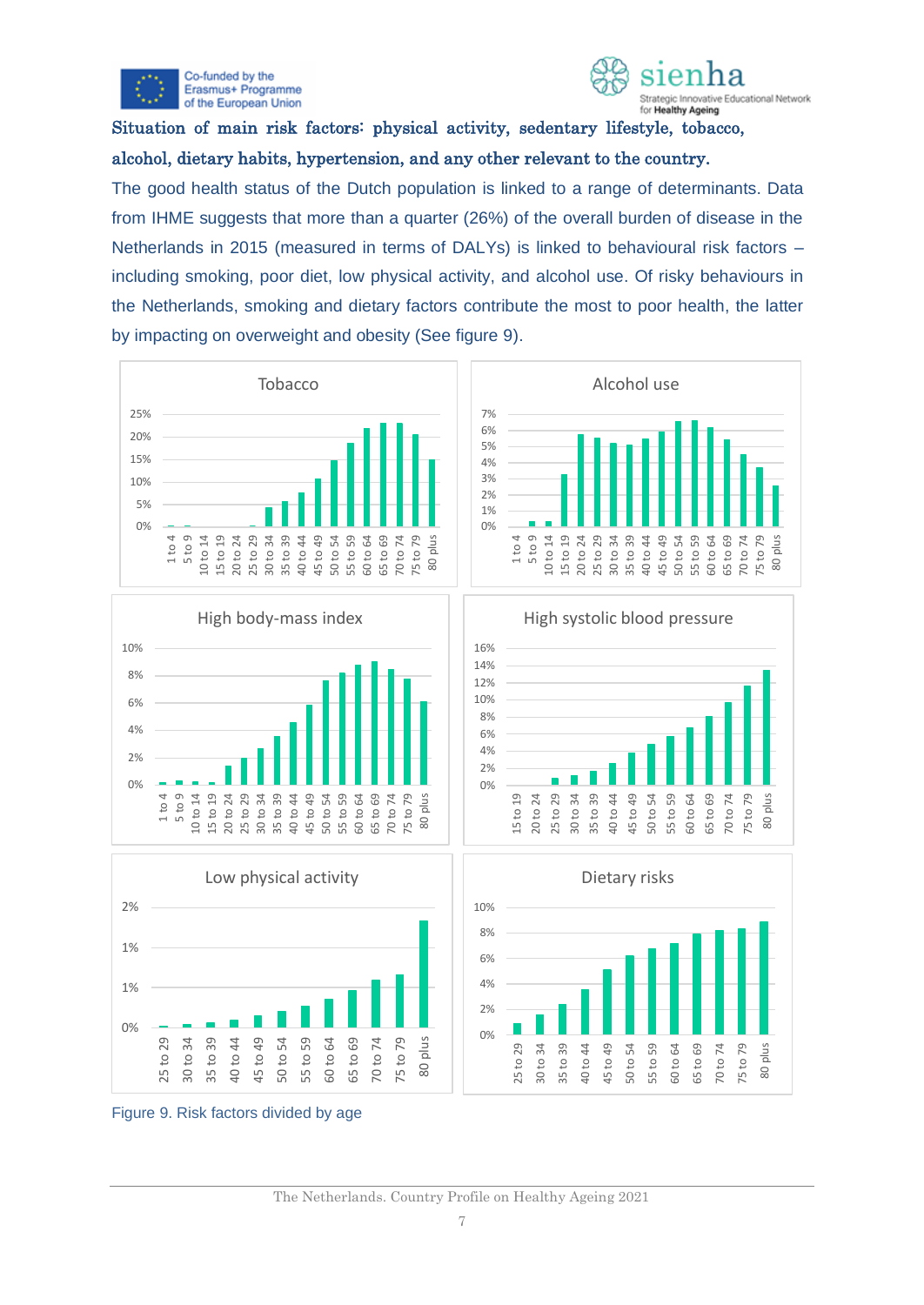



#### Data on living conditions and social protection: population on social wages

The Participation Act (*Participatiewet*) guarantees a minimum income for everyone who is living legally in the Netherlands and who has insufficient means to maintain themselves.

People have the right to social assistance benefit if they:

- are living legitimately in the Netherlands

- are at least 18 years old;

- a single person, single parent or family have an income that is lower than social assistance norm;

- cannot claim any other benefit;
- have assets that do not exceed a certain sum;
- are not in jail or a detention centre.

Assets may not exceed a certain maximum for married couples, couples living together or single parents, and a different maximum for single people. Assets include not only savings, but also assets such as for example a car. If someone owns a home, then its value will also be taken into account when assessing your assets.

<span id="page-8-0"></span>If someone receives a social assistance benefit, he/she must do everything possible to find work. Single parents with a child up to 5 years old do may request dispensation from the obligation to look for work. The parent is, however, obliged to attend training courses.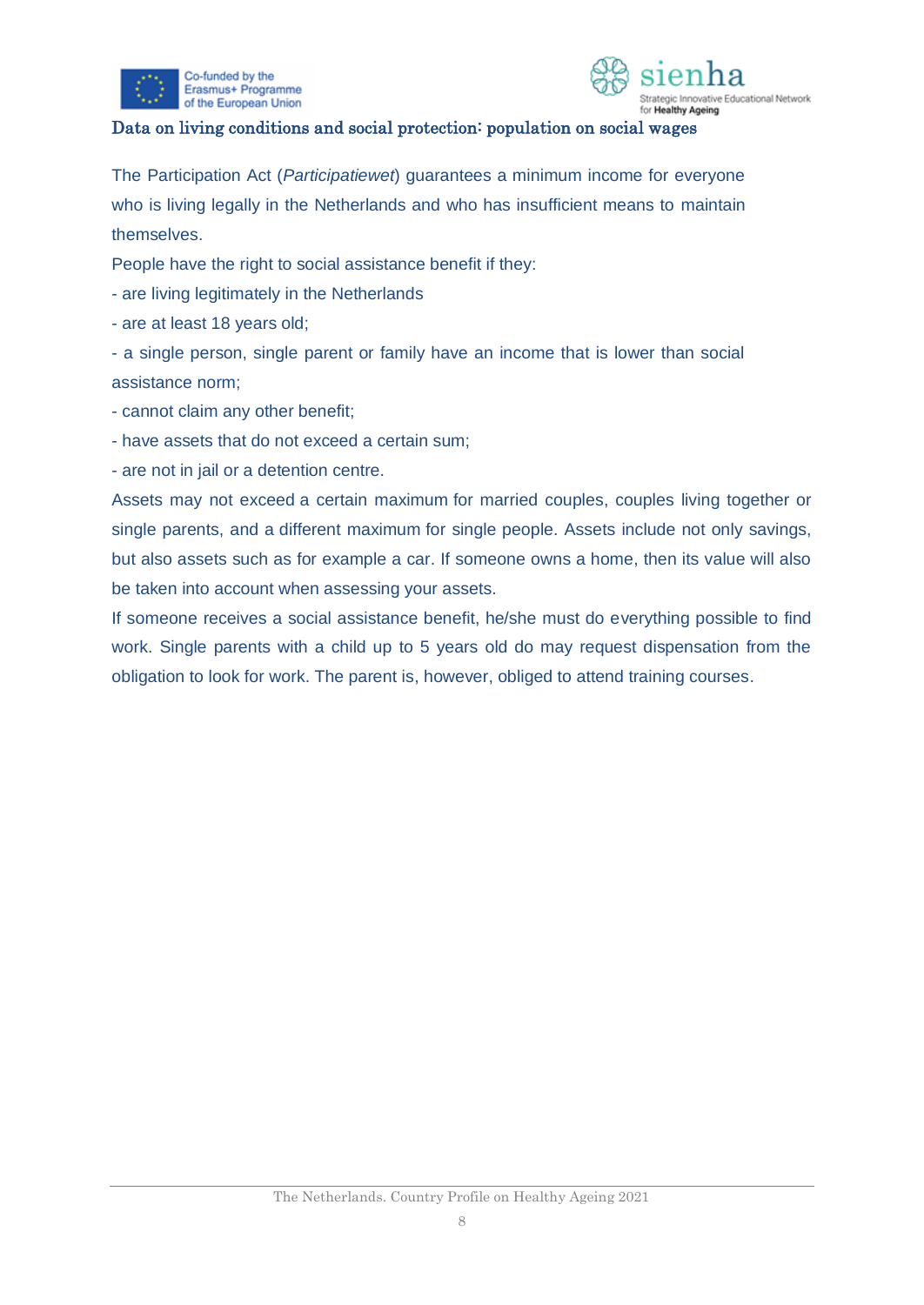



# 3. Health system

A comprehensive reform in 2006 established a single private insurance market under regulated competition. Before 2006, the Dutch health system was based on social insurance combined with a private insurance scheme covering the better-off. All residents are now mandated to purchase insurance policies, which cover a defined benefit package. Insurers must accept all applicants and are expected to contract providers based on quality and price. The government acts as supervisor of the health insurance, purchasing and provision markets aided by watchdog agencies such as the Authority for Consumers and Markets (fair competition), Health Care Authority (supervision and price regulation) and the Health Care Institute (care quality standards and insurance package advice). Both insurers and providers have been consolidating, in part to strengthen their market positions, and four insurers, each carrying various brands, now cover almost 90% of the market. Health spending in the Netherlands is high: EUR 3 954 per head in 2015. This is 10.7% of GDP and the fourth highest in the EU (which averages 9.9%). It is also increasing (up from 9.4% in 2005) but broad sectoral agreements in 2012 have flattened the cost curve. High overall spending is mainly due to comparatively large long-term care expenditure. Over 80% of health spending is publicly funded,

although the share of out-of-pocket spending has increased and become a topic for public debate.

## Governmental or scientific stated needs based on demographics and epidemiology

The National policy document on health presents five spearheads on health: overweight and obesity, diabetes, depression, smoking and (excessive) alcohol consumption. Next, the government places great emphasis on exercise and physical activity.

The government's vision in regards to public health considers three main themes: 1) confidence in health protection:

- ∙ a healthy start: family and school
- ∙ living in a healthy neighbourhood
- ∙ work is healthy and healthy working can be improved
- 2) care and sport in the neighbourhood:
	- ∙ healthcare providers active in prevention
	- ∙ screening, health checks and prevention of specific conditions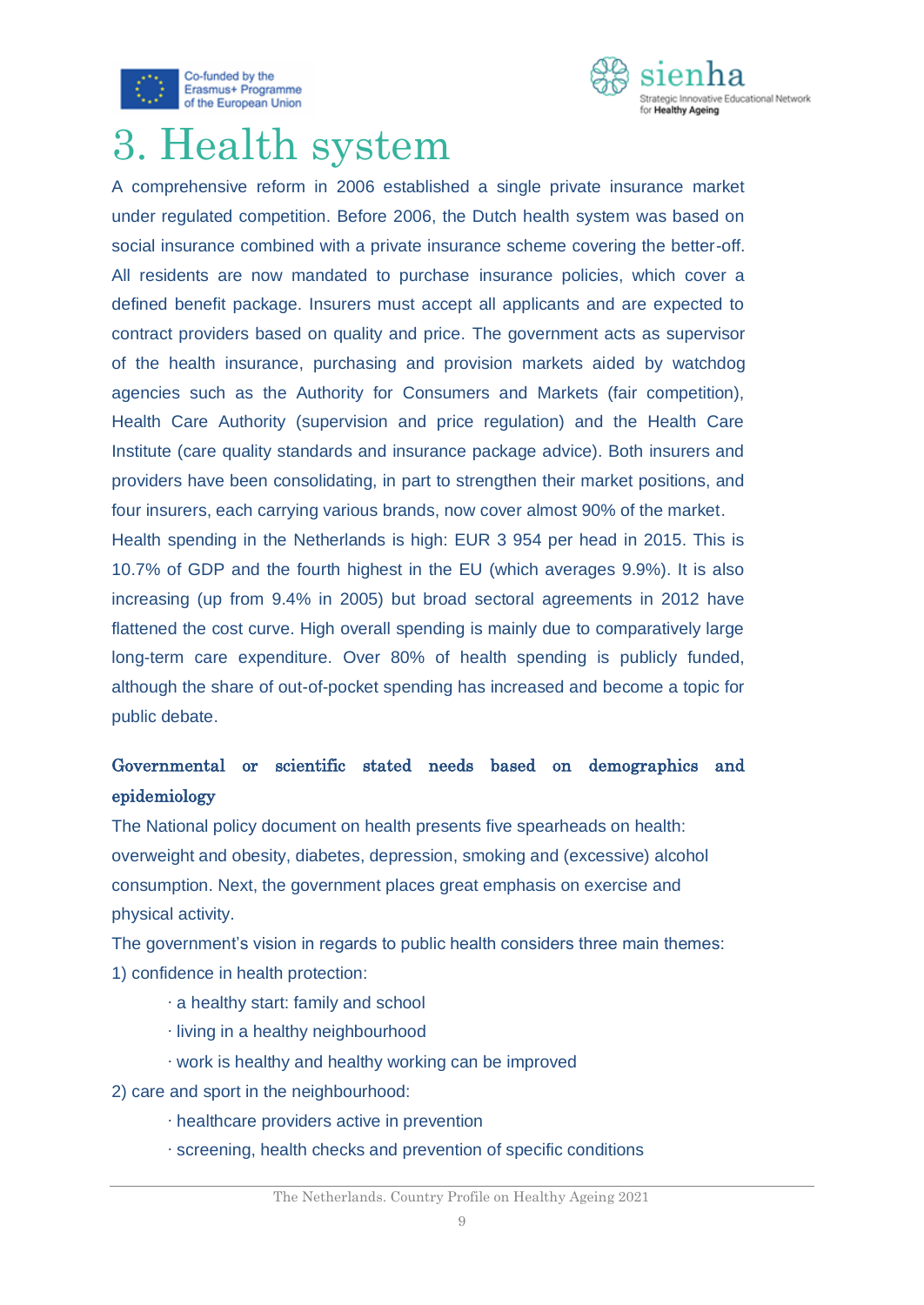



3) personal lifestyle decisions:

- ∙ basic protection at required standard
- ∙ availability of healthy food
- ∙ food and product safety
- ∙ a healthy environment

## Development of strategies and policy actions to support healthy ageing across the lifespan (i.e.: equipment, social actions, governance, changes in the training of professionals…).

Prevention for the elderly is part of the care chain, not only connected to cure and care, but also with living and well-being. The preventive measures and interventions are in the field of both healthcare and social sector. It mainly concerns local activities on the basis of the Wet Publieke Gezondheid (WPG) and the Wet Maatschappelijk Ondersteuning (WMO). But also some interventions for individual elderly people based on the AWBZ and Zvw that are financed, fall within the broad definition of prevention.

Many organizations are involved in development and carry out prevention. There are many different organizations in the Netherlands involved in prevention aimed at the elderly. It includes national as well as regional and local organizations. They focus on: - physical, psychological and social functioning;

- disease-oriented prevention aimed at health promotion;
- depression prevention
- preventive offer for people younger than 65 years

These programs focus on themes such as: influenza, breast cancer, physical activity, psychological disorders, loneliness, dementia, healthy or successful aging, self-reliance or fall prevention.

Most organizations do not specifically target the elderly. National organisations, such as Vilans, Elderly Unions and various thematic institutes, are concerned with the agenda, development and organization of prevention for the elderly. The regional and local organizations are responsible for its implementation. Many professionals from the care and welfare sector, (voluntary) employees of ecclesiastical and private organizations, such as the Salvation Army and Red Cross, and volunteers from organizations such as Humanitas and Zonnebloem, preventive activities. In addition, the elderly themselves are an important provider of preventive activities

for the elderly population. They accomplish this as volunteers in senior citizens' unions or in collaboration with welfare organizations as a voluntary elderly advisor.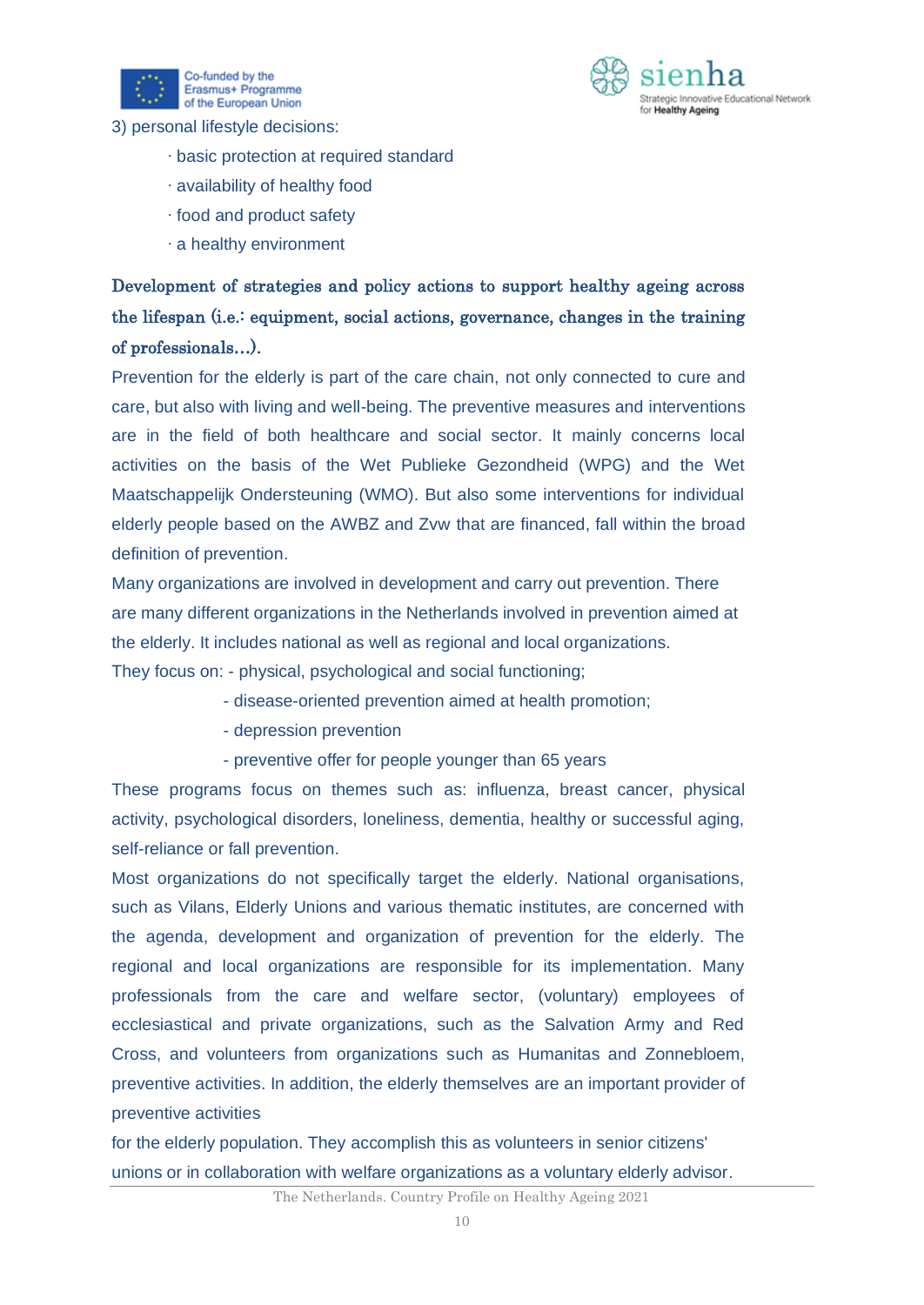



## Data regarding the application of the [Global Strategy and Action Plan on](https://www.who.int/ageing/global-strategy/en/)  [Ageing and Health, GSAP](https://www.who.int/ageing/global-strategy/en/) (WHO, 2016), which focuses on five strategic objectives:

In recent years, the Dutch cabinet, together with responsible parties, has already focused on this change with the central goal: the right care in the right place. This has led to many new initiatives regarding the prevention, relocation and replacement of care. However, more is needed to make our healthcare more secure and full-proof. Both, the urgency ("the why") and the direction ("the what") of the much needed change in healthcare is becoming increasingly clear. That is why it is now important to determine together 'how' we will take the change further and what is needed locally, regionally and nationally.

Without measures, we will fail to achieve the three public goals in our care - quality, accessibility and affordability. This requires adjustments by all parties involved (government, providers, buyers and citizens). In recent years, efforts have been made to achieve this necessary transformation through numerous processes. We strive for the well-being of people which is central as health care is integral, starting with the neighbourhood and focussing further away only if it is better as quality and/or efficiency are crucial. We strive for person-oriented care that is in line with what people need to be able to organize their lives in the best possible way with an illness or condition.

The measures focus on 3 main themes:

• Prevention & Health. A move is needed from the current focus on disease and care

towards promoting health and well-being. It should be less about 'the patient' and more about

'people' and how he or she wants to give meaning to his or her life. This calls for better embedding in our health care of prevention, lifestyle and self-management and a stronger investment in the social base and efforts to tackle social problems at an early stage.

• Organization & Direction. To ensure that the care offers better and reflects what people really need. While increasing the efficiency of care, more far-reaching agreements are needed about the prevention, relocation and replacement of care. This requires an intensification of cooperation between all parties involved, across the boundaries of traditional domains and in the region. It is also important to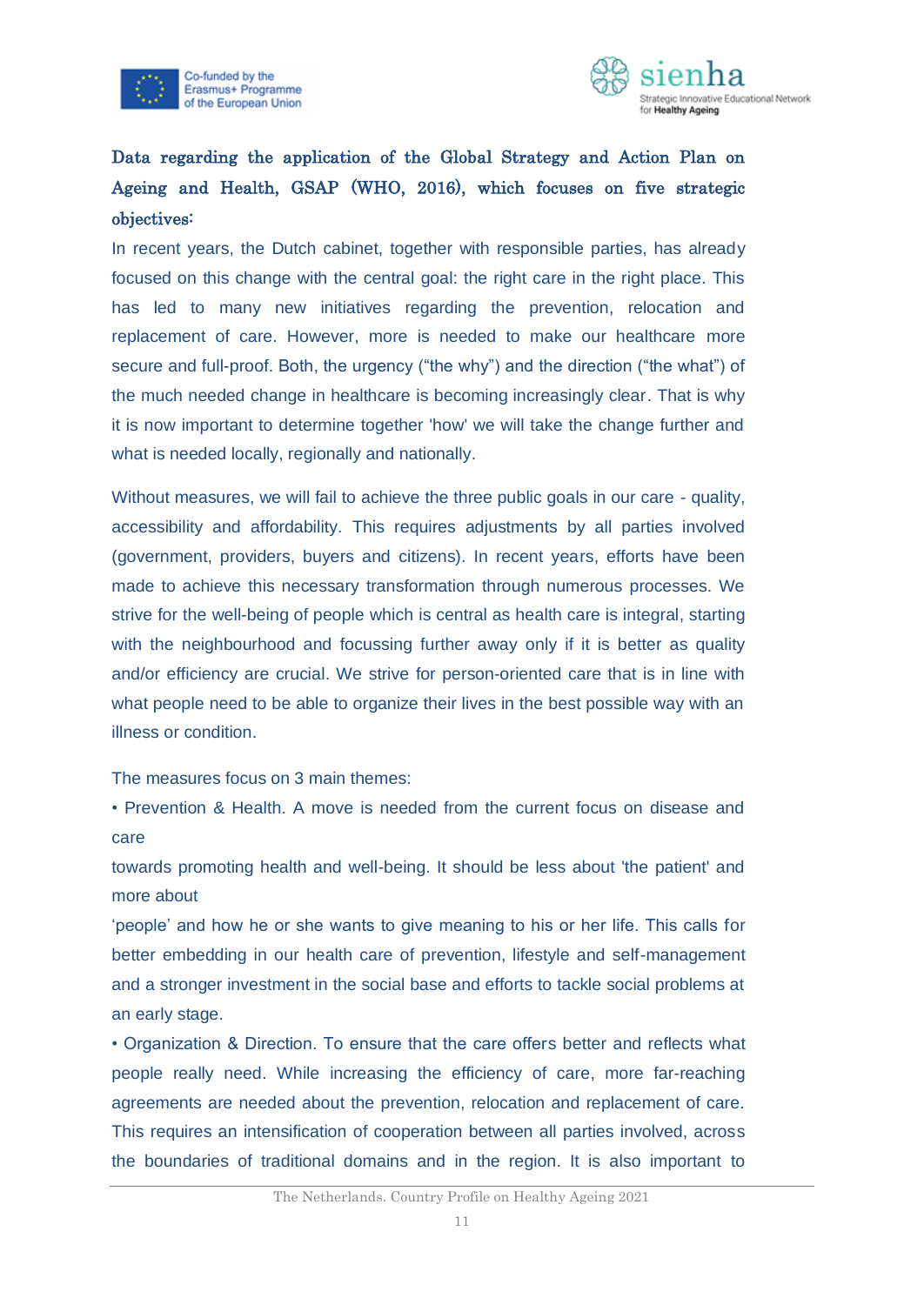



improve coordination between different types of care. The complexity of the way we organise care should not lead to people not getting the help they need.

• Innovation & Job satisfaction. Innovation is essential to meet the challenges facing us to cope with. For example, innovation through e-health can help make care more personal and closer to home or at home. Innovation in the way of working is also necessary to give professionals more space and to promote their job satisfaction, so that working in care becomes more attractive. In order to enable care providers to tailor-make, more attention is needed for appropriate care, outcome-oriented care and electronic data exchange.

## Educational needs that derive from the epidemiological situation regarding healthy ageing and how these needs have been incorporated into educational programs at different levels.

The report of the Dutch Health Care Institute, published in 2016, provides generic guidelines for learning and training in order to meet the demand for care in the Netherlands in the year 2030. This also applies to healthy ageing as part of a large set of developments.

#### These are:

Professional competence is the basis. It is aimed at promoting and, if necessary, restoring health with a focus on the functioning, resilience and self-management of citizens. The starting point is a biopsychosocial model. This links care and welfare, among other things.

Cooperative capacity only develops if from the start of the training by putting the practice in education and teaching into practice. This is done by focusing on practical situations right from the start of the training and by solving them jointly and interprofessionally.

The learning ability of professionals is essential. Permanent learning in teams, organization and networks contributes to a better connection with the changing help and care demands. This applies in particular to living, learning and working with technology that is developing very fast. Personal development and the permanent sharing of knowledge can only take place in an environment that stimulates and facilitates learning with and from each other in the workplace and in networks.

The central concepts of functioning, resilience and self-management include biopsychosocial models such as the health model in the International Classification of Functioning, Disability and health (ICF) and the pillars of the positive health model.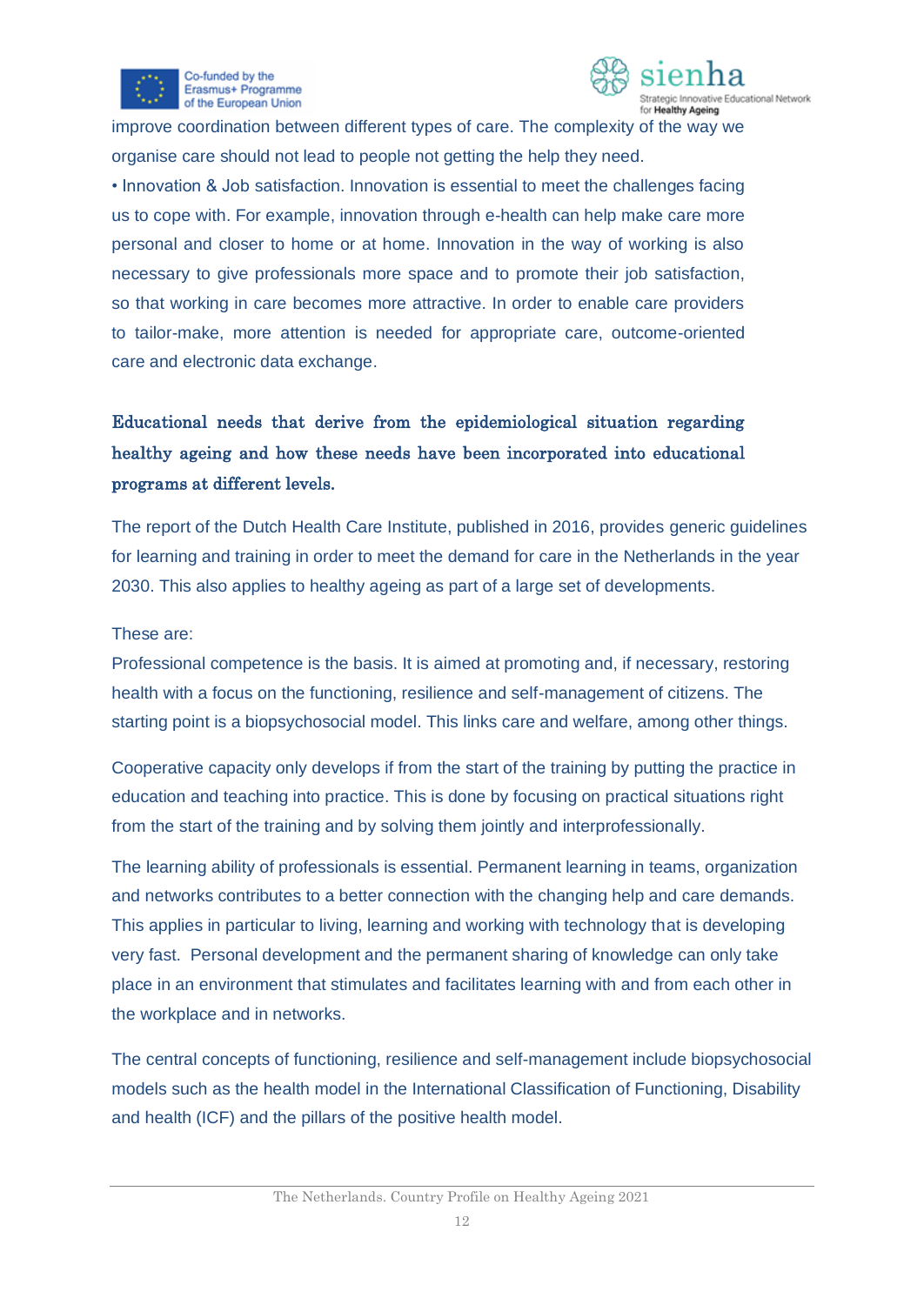



To map the functioning and resilience (including the ability to age healthily) of the citizens, a

positive model of health is used, which has 6 pillars.

| 1. Body functions<br>a. Medical facts<br>b. Medical<br>observations<br>c. Perceived health<br>d. Physical<br>functioning<br>e. Complaints and<br>pain<br>f. Energy    | 2. Mental well-being<br>a. Cognitive functioning<br>b. Emotional state<br>c. Self-esteem and respect<br>d. Feeling of control<br>(manageability)<br>e. Self-management and<br>self-direction<br>f. Resilience<br>g. Understanding your<br>situation (comprehensibility) | 3. Meaning<br>a. Meaningfulness<br>b. Pursuing goals<br>and ideals<br>c. Future perspective<br>d. Acceptance                      |
|-----------------------------------------------------------------------------------------------------------------------------------------------------------------------|-------------------------------------------------------------------------------------------------------------------------------------------------------------------------------------------------------------------------------------------------------------------------|-----------------------------------------------------------------------------------------------------------------------------------|
| 4. Quality of life<br>a. Well-being<br>b. Experience<br>happiness<br>c. Perceived health<br>d. Feel comfortable<br>in your own skin<br>e. Lust for life<br>f. Balance | 5. Social and social functioning<br>a. Social and<br>communication skills<br>b. Social contacts<br>c. Meaningful relationships<br>d. To be accepted<br>e. Social involvement<br>f. Meaningful work                                                                      | 6. Daily functioning<br>a. Basic general<br>daily life activities<br>b. Instrumental daily<br>life activities<br>c. Health skills |

The above mentioned aspects are cornerstones of all care and welfare courses in the Netherlands.

According to latest advice report of 'Sector Plan Higher Health Education 2020-2025' of the Association of Universities of Applied Sciences in the Netherlands, students should not only acquire professional competence in a specific field, but also acquire the competencies to optimally use that professional competence for comprehensive solutions for citizens that they develop together with professionals from other disciplines.

The starting points are that professional competence remains the cornerstone. It is and remains a pride of a specific professional identity. This professional identity is and will remain substantial in the relevant curriculum. To support citizens in directing and selfmanagement in order to, for example, be able to grow old healthily, this requires not only great professional competence in their own field, but also skills to come up with integrated solutions for people with complex care needs, which concern several areas of life.

It is important to connect the healthcare and welfare sector in education. For interprofessional training, the courses must have a common conceptual framework. Currently, higher health education is provided by the Canadian Medical Education Directions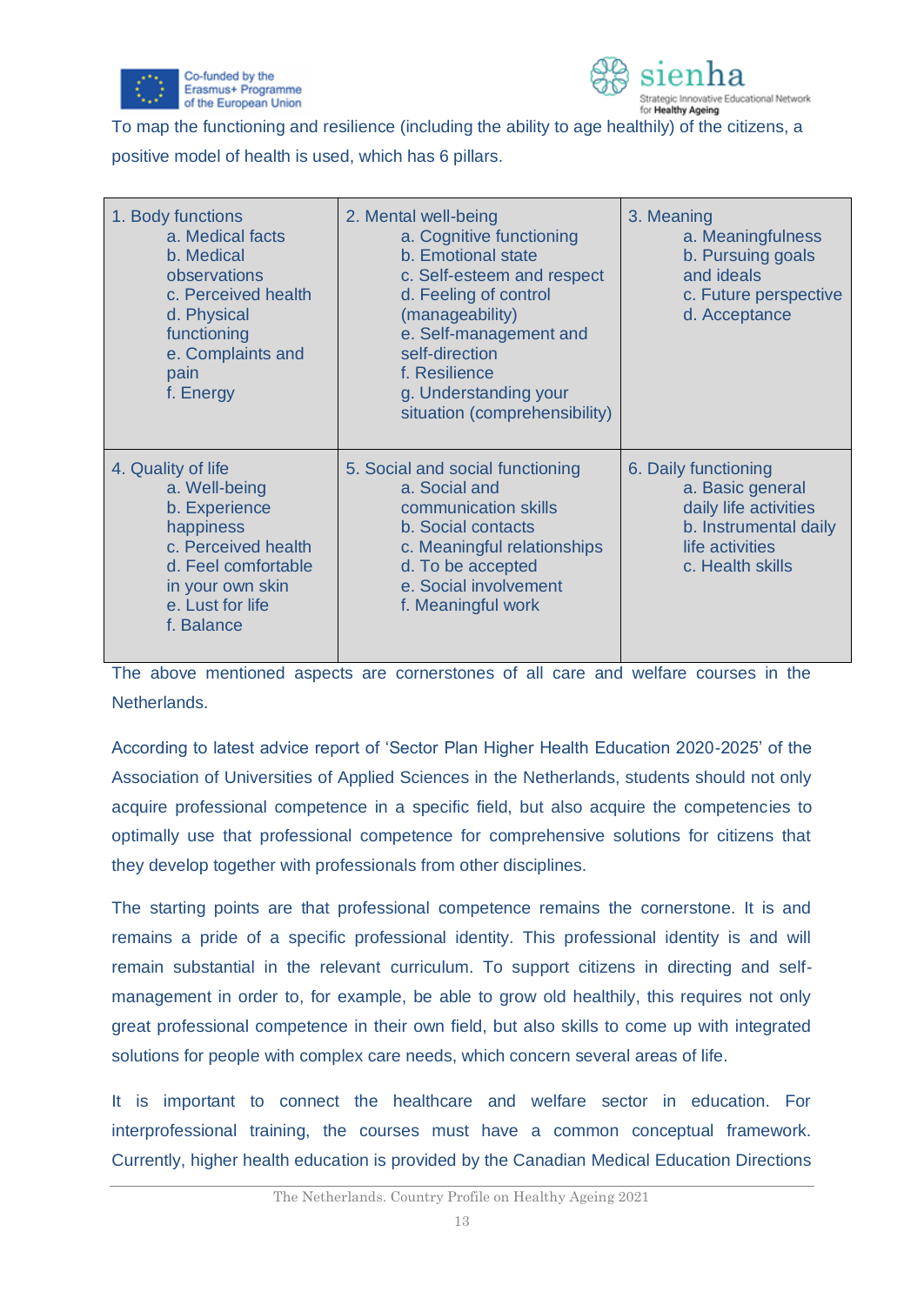



(CanMEDs). The role of care or social worker is central to professional practice. The other roles are linked and transcendent. Roles as a collaborator, communicator, organizer and (practical) researcher are just as important and enable interprofessional collaboration. The use of a common organization and roles and competencies benefits a consistent anchoring of interprofessional learning in curricula. The International Classification of Functioning, Disability and Health (ICF) model is an classification that is suitable for both care and welfare training.

Another premise is that interprofessional learning should start early in the curriculum. The joint development of interprofessional learning pathways is a requirement for this. To achieve this, a connection with practice and environment (society) with real issues is necessary.

In addition to interprofessional learning, additional competencies such as knowledge and skills in the field of technology and ICT and learning, inquisitive and entrepreneurial attitude are competences that all courses must pay attention to in the curriculum.

All of the above forms a vision and a basis for curricula of training courses in the care and welfare domain, in order to be able to tackle issues surrounding healthy ageing.

In the Netherlands, all study programs try to incorporate advice from the above reports into curricula. There are also quite a few examples in the Netherlands where and how healthy assessment takes place in curricula. For example, education is integrated in many study programs, both professionally and inter-professionally. An example of a program in the field of healthy weight is for example from Hanze Hogeschool Groningen, the Netherlands. Education is multidisciplinary and focused on innovation. It is interwoven in study components and projects in the major, the minors and the specializations. All courses in the Care & Welfare sector are strictly prohibited with the theme Healthy Ageing. Healthy Ageing education is strongly linked to practice-oriented research in the knowledge centers, with the research centers and with the innovation workshops. This university of applied sciences also has a specific master in Healthy Ageing (Healthy Ageing Professional).

This same type of master also exists at Fontys Hogeschool Eindhoven Netherlands. The bachelor's degree programs deal with the professional components in the curriculum that are necessary to guide people with healthy ageing. These are specific professional skills. Furthermore, all courses follow the advice of 'Zorg Instituut Nederland' and 'HGZO' to give shape to interprofessional training. For example, Utrecht University of Applied Sciences recently started projects in 'healthy and well in the neighborhood', 'healthy and well in the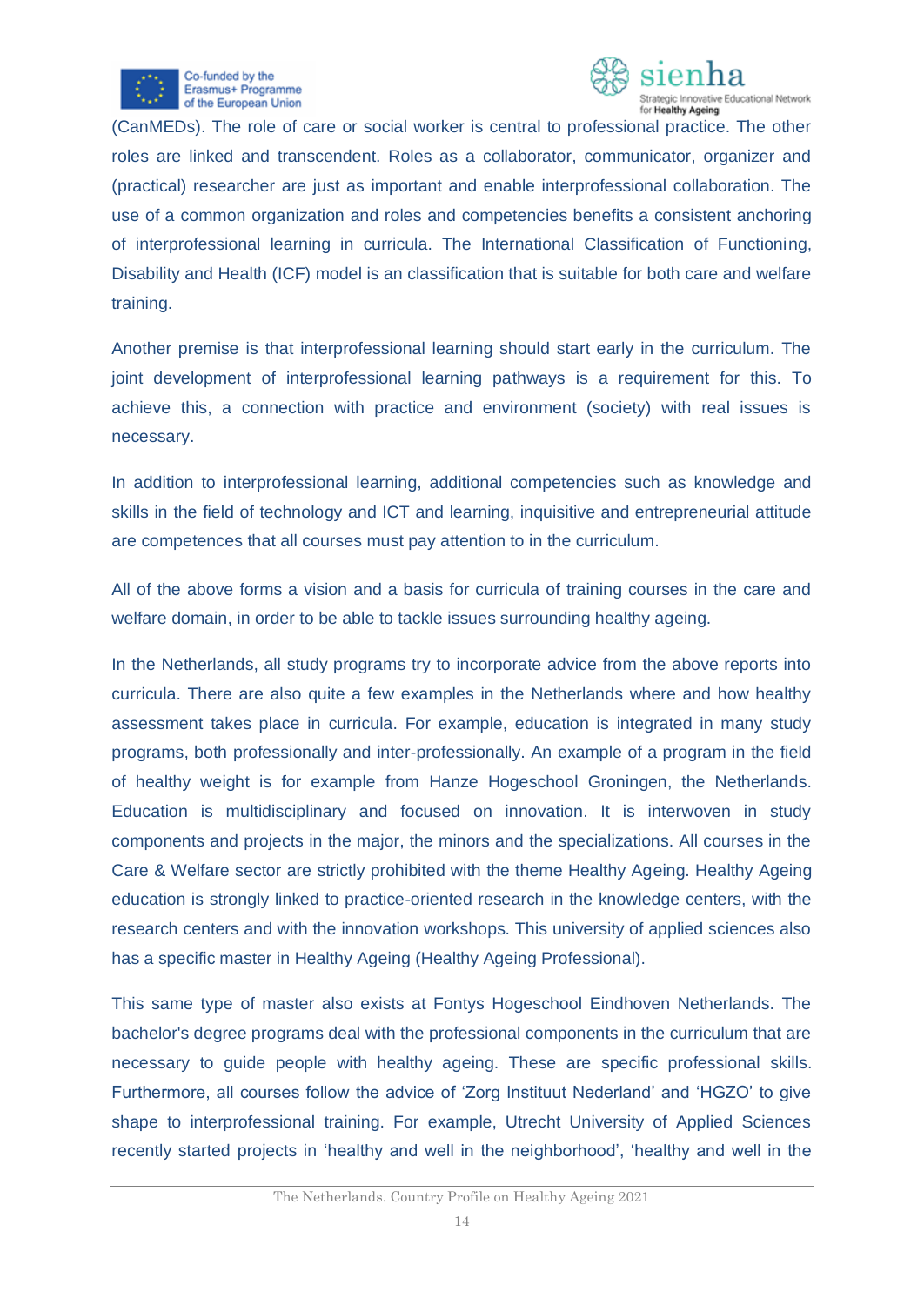



clinic',' interprofessional preventive health checks'. All these projects work with issues from practice (mono-disciplinary, multidisciplinary and inter-professional). The students, teachers, professionals and researchers then work together to solve these issues. For example, in the project healthy and well in the neighborhood, a situation was created in which 1 teacher from the care domain and 1 teacher from a welfare domain teacher work on location with a local partner and guide students on location to solve social issues. Healthy ageing throughout life is part of this. This concept has already fully been successfully implemented at Arnhem and Nijmegen University of Applied Sciences.

There are also various initiatives in the field. Examples are Healthy Ageing in the UMCG (Healthy Aging in the UMCG), Healthy Ageing Network in Northern Netherlands (Europe ›Healthy Ageing Network [www.hannn.eu](http://www.hannn.eu/) , Healthy Ageing Campus (Healthy Ageing Campus› Campus Groningen), Vitality Oriented Innovations for the Lifecourse of the Ageing Society (VOILA) consortium (VOILA - Dutch Association for Ageing Research [\(www.dusra.nl\)](http://www.dusra.nl/); Vitality and Ageing master of science [\(Vitality and Ageing \(MSc\) -](https://www.universiteitleiden.nl/en/education/study-programmes/master/vitality-and-ageing) Leiden [University \(universiteitleiden.nl\)\)](https://www.universiteitleiden.nl/en/education/study-programmes/master/vitality-and-ageing)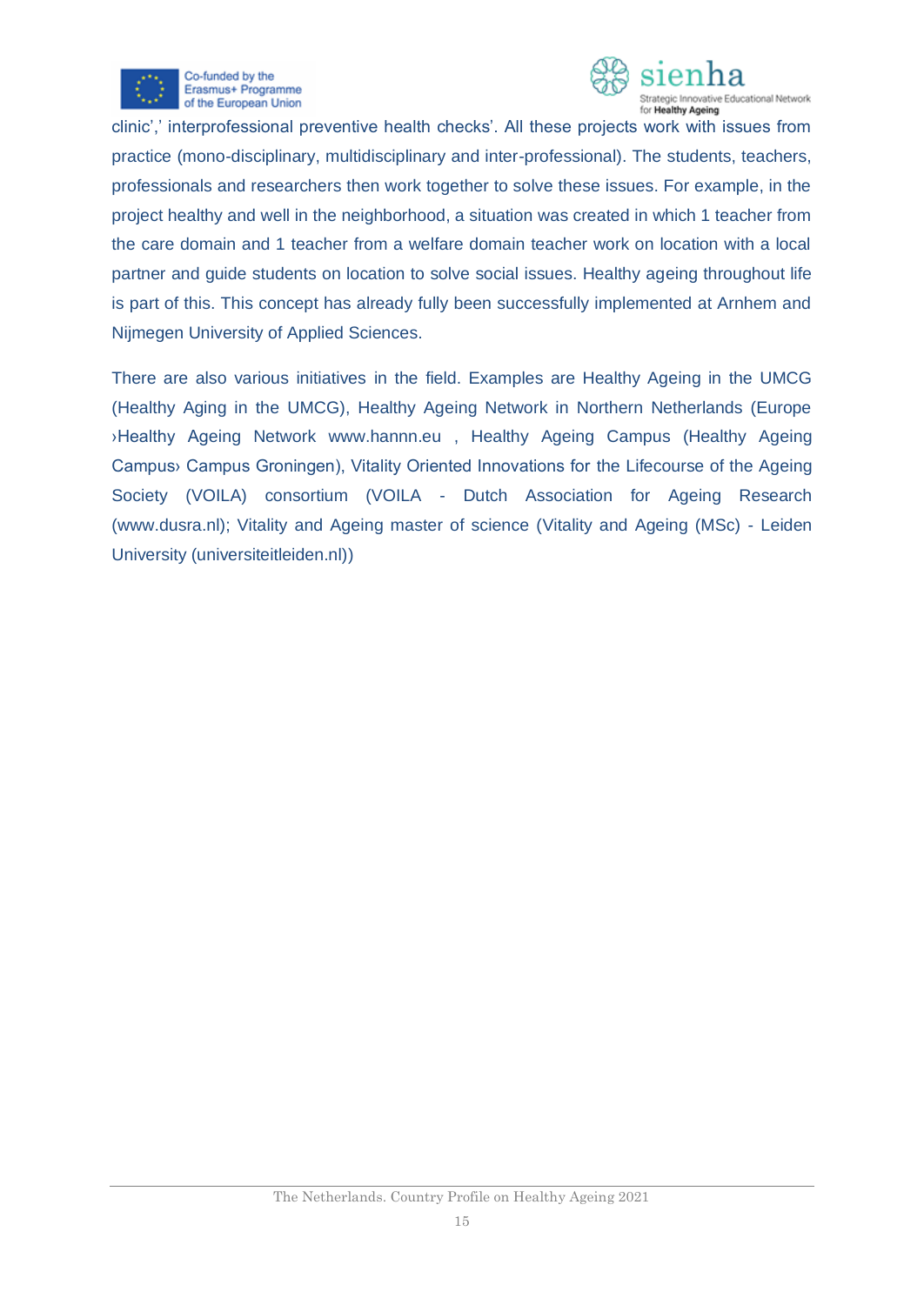



# <span id="page-16-0"></span>4. Key findings and population needs

The increased life expectancy and the low fecundity rate in the Netherlands is having an important impact on the ageing index. This has two important effects in the Health System. First, it increases health care needs and second, it decreases its funding due to the decrease of the working force.

One of the main challenges in the future years will be how to deal with this situation whereas finding other ways to increase the budget or improve the system's efficacy.

Increases in life expectancy are mainly the result of a consistent reduction of premature deaths from cardiovascular diseases, resulting in one of the lowest overall rates in Europe. Indeed, for men, cancer has now become the main cause of death in the Netherlands while, for women, cancer and cardiovascular disease as a cause of death are about the same level.

Data shows that the overall burden of disease in the Netherlands is linked to behavioural risk factors – including smoking, poor diet, low physical activity and alcohol use. Of risky behaviours in the Netherlands, smoking and dietary factors contribute the most to poor health, the latter by impacting on overweight and obesity.

The Dutch health system is a single private insurance market under regulated competition. All residents are now mandated to purchase insurance policies, which cover a defined benefit package. Insurers must accept all applicants and are expected to contract providers based on quality and price. The government acts as supervisor of the health insurance, purchasing and provision markets.

Health expenditure in the Netherlands is increasing (up from 9.4% in 2005), but broad sectorial agreements in 2012 have flattened the cost curve. High overall spending is mainly due to comparatively large long-term care expenditure.

The National policy document on health presents five spearheads on health: overweight and obesity, diabetes, depression, smoking and (excessive) alcohol consumption. Next, the government places great emphasis on exercise and physical activity.

The government's vision in regards to public health considers three main themes:

- 1) confidence in health protection
- 2) care and sport in the neighbourhood
- 3) personal lifestyle decisions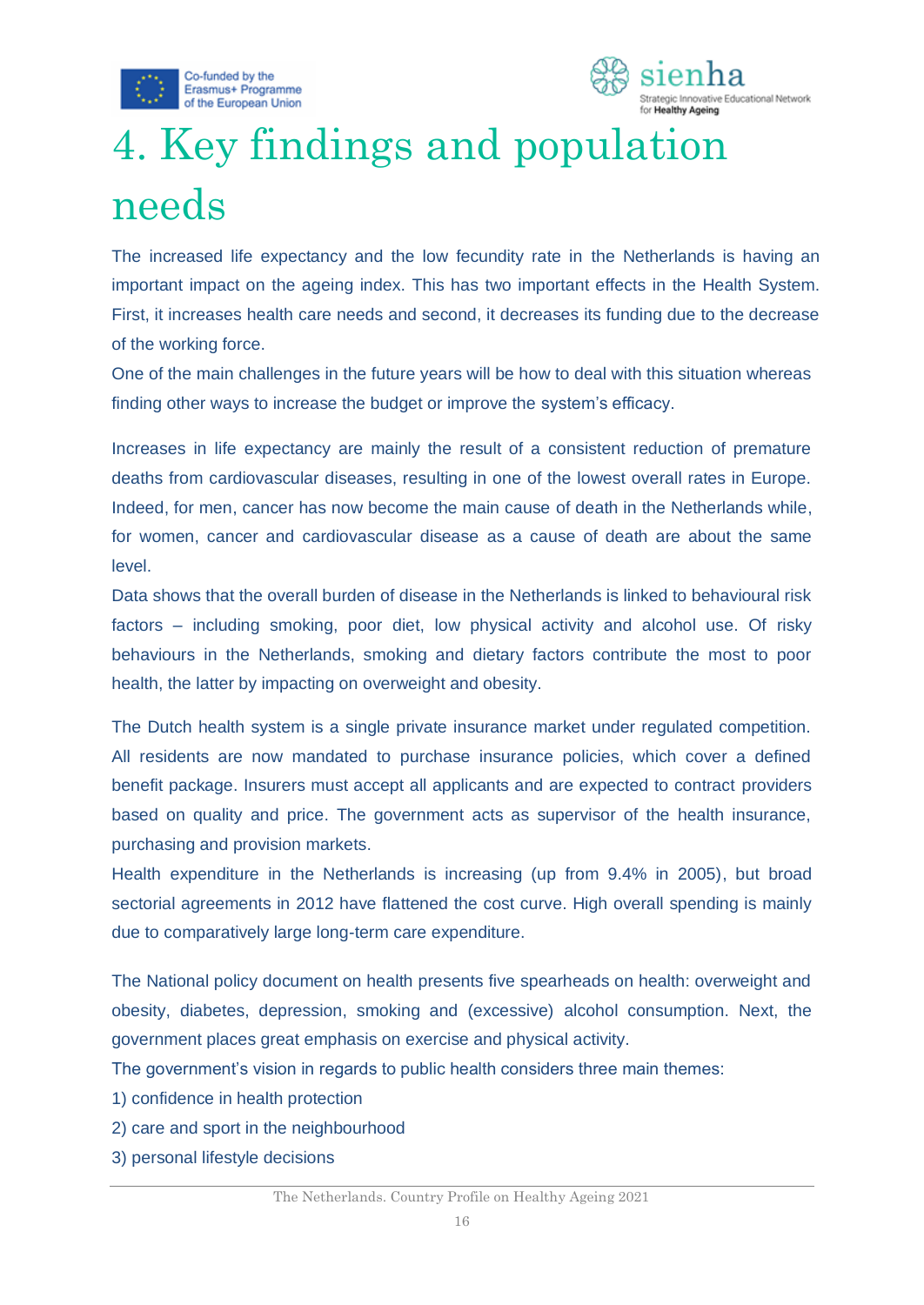



## <span id="page-17-0"></span>Sources

CBS. Life expectancy [Internet]; [cited 2021 Jun 2]; Available from: <https://www.cbs.nl/en-gb/news/2020/39/life-expectancy-increased-in-2019>

CBS. Population pyramid [internet]; [cited 2021 Jun 2]; Available from: https://www.cbs.nl/engb/visualisations/dashboard-population/population-pyramid / 2-6-2021

CBS. Trends in the Netherlands, 2019 [internet]; [cited 2021 Jun 2]; Available from: https://www.cbs.nl/en-gb/publication/2019/22/trends-in-the-netherlands-2019 2-6-2021

CHRODIS – 2013 [internet]; [cited 2021 Jun 7]; Available from: http://www.chrodis.eu/wpcontent/uploads/2015/07/150708Netherlands-CHRODIS-final-draft-correctie-voorwebsite2.pdf /7-6-2021

EC.EUROPE.EU [internet]; [cited 2021 Jun 7]; Available from: https://ec.europa.eu/social/main.jsp?catId=1122&langId=en&intPageId=4995 /7-6-2021

IHME (2016), "Global Health Data Exchange", Institute for Health Metrics and Evaluation [internet]; Available from: http://ghdx.healthdata.org/gbd-results-tool

OECD/European Observatory on Health Systems and Policies (2017), Netherlands: Country Health Profile 2017, State of Health in the EU, OECD Publishing, Paris/European Observatory on Health Systems and Policies, Brussels [internet]; Available from: <http://dx.doi.org/10.1787/9789264283503-en>

RIVM - Gezond ouder worden in de toekomst, 2011 [internet]; Available from: https://www.rivm.nl/bibliotheek/rapporten/270462001.pdf

Sino, C. Burgers-Geerinckx, S.L.F., Cox, C.M.M., Deutekom, M., Oversier, J., Suierveld, R.R. Toekomst opleiden voor de zorg, sectorplan Hogere Gezondheidsopleidingen 2020- 2025. (2021). Vereniging Hogescholen.